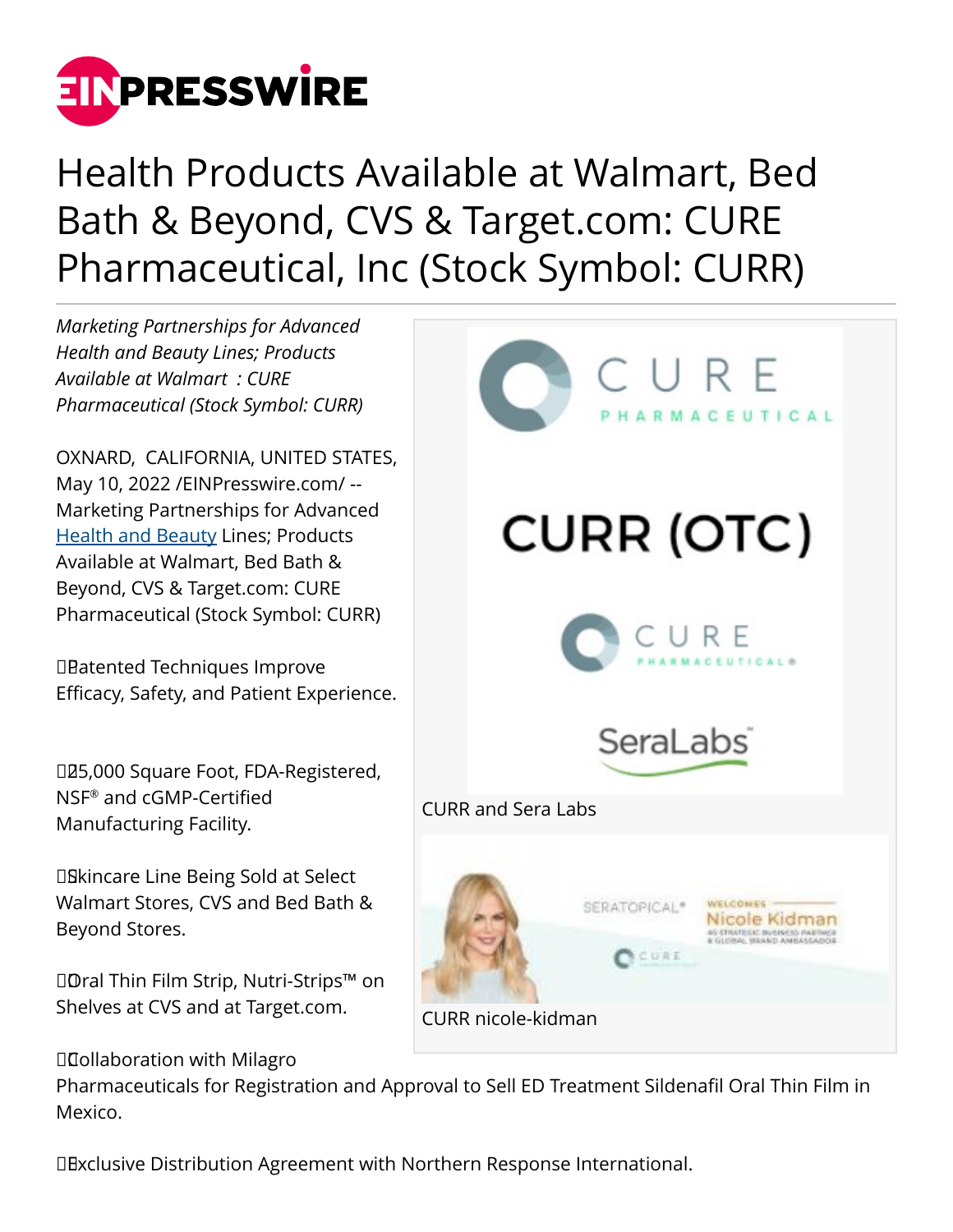Patent Approval on CUREfilm Blue™ Technology for ED Treatment.

## [CURE Pharmaceutical \(OTCQB: CURR\)](https://finance.yahoo.com/quote/curr/) is

a fully integrated and progressive drug delivery company. The CURR team has extensive experience formulating and manufacturing OTC products, pharmaceuticals, and veterinary medications placing quality and service as its top priorities, earning the trust and respect of customers worldwide.

CURR is the pioneering developer of CUREform™, a patented drug delivery platform that offers a number of unique immediate-release and controlled-release drug delivery technologies designed to improve drug efficacy, safety, and patient experience



for a wide range of active ingredients. CURR delivery technologies include CUREfilm®, an advanced oral thin film; and CUREdrops™, an emulsion technology that can be incorporated into different dosage forms (film, tincture, beverages, etc.), among others. The CURR proprietary

## ££

This is another fantastic branding and expansion achievement. Our goal is to differentiate our products by using advanced and proprietary technologies including unique high-tech delivery systems" *CEO and CURR Chief Strategic Officer* clinical pipeline includes CUREfilm®Blue (sildenafil to treat erectile dysfunction), and CUREfilm®Canna (THC and CBD).

As a vertically integrated company, CURR operates a 25,000 square foot, FDA-registered, NSF® and cGMPcertified manufacturing facility enabling it to partner with pharmaceutical and wellness companies worldwide for private and white-labeled production. CURR currently has partnerships in the U.S., China, Mexico, Canada, Israel, and other markets in Europe.

 CURR Subsidiary Sera Labs Inc. Products Now Available

at Walmart, Bed Bath & Beyond, CVS and Target.com

On April 14th CURR wholly owned subsidiary Sera Labs announced its Seratopical Revolution skincare line will be sold at select Walmart Stores, as well as CVS, and Bed Bath & Beyond stores. CURR also has garnered placement for its revolutionary oral thin film strip, Nutri-Strips™ on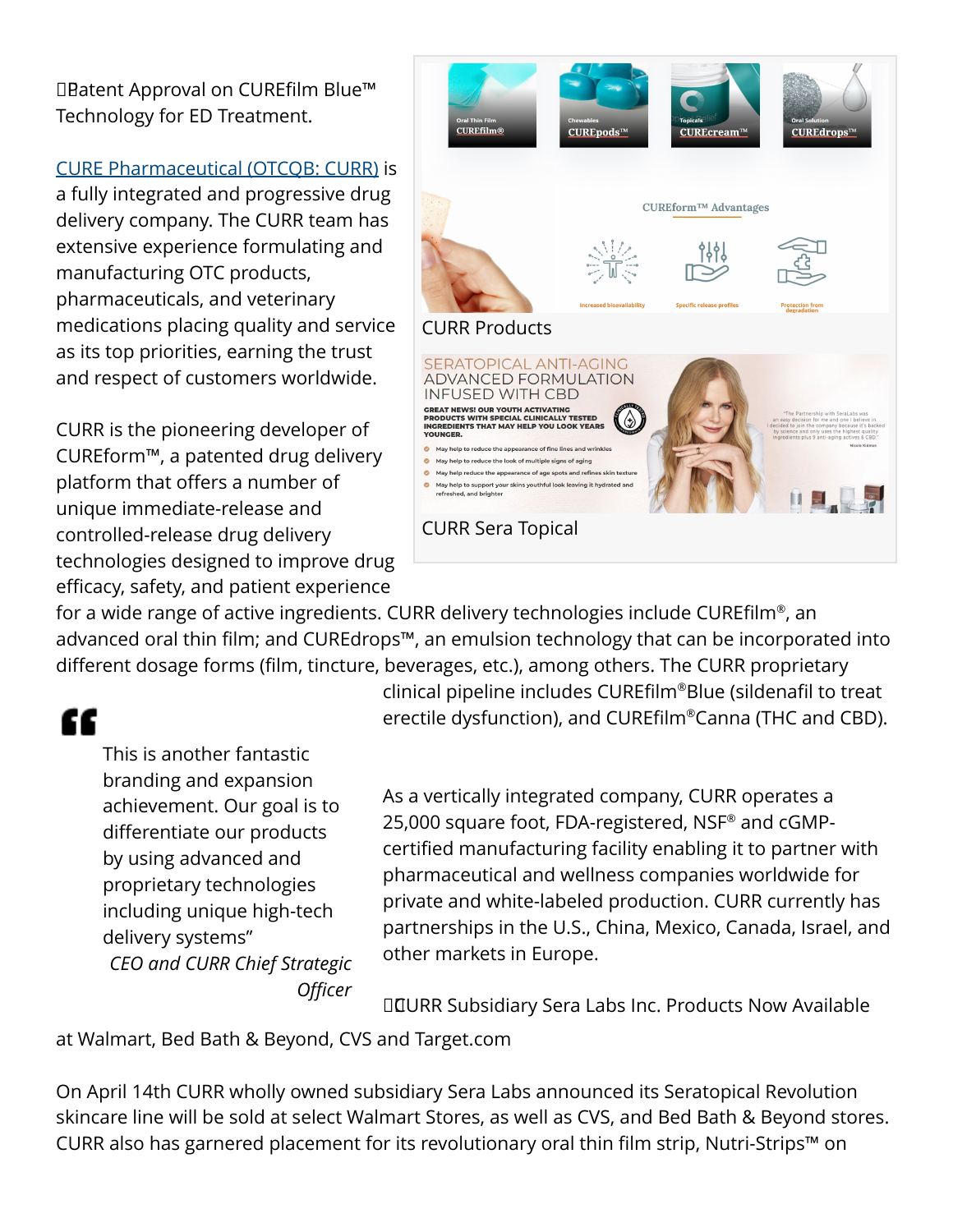shelves at CVS and at Target.com. The Nutri-Strip technology is proprietary to Sera Labs and is the result of years of research and more than 25 patents by the CURR development team.

Nancy Duitch, Sera Labs' CEO and CURR Chief Strategic Officer, stated, "This is another fantastic branding and expansion achievement. Our goal is to differentiate our products by using advanced and proprietary technologies including unique high-tech delivery systems. Our formulations are derived



from scientifically backed ingredients and marry problem-solving attributes with beautiful packaging that stands out on the shelf. In addition, the connection of our brand with one of the most respected and recognized actors in the world: Nicole Kidman – who serves as strategic partner and global brand ambassador - makes our company and brand a fierce competitor in the beauty and wellness industry."

 CURR and Milagro Pharmaceuticals Collaborate for Registration and Approval to Sell Sildenafil Oral Thin Film in Mexico

On March 3rd CURR and Milagro Pharmaceuticals, which seeks first mover advantage in target heath & wellness markets through key collaborations, announced their collaboration to register and sell in Mexico a number of CURR OTC and medical compounds that utilize CUREform™, the CURR patented drug delivery platform for oral thin film (OTF).

OTF products that will be marketed and sold in Mexico via key distribution partners, include:

• CUREfilm Blue™ - an oral soluble form of sildenafil citrate (the active ingredient present in Viagra®1) for the treatment of erectile dysfunction (ED).

• Vitamin D3 - that provides a convenient, weekly 40,000 IU dose of Vitamin D

• An electrolyte energy boost - that provides a healthier, sugar-free alternative to energy drinks

• Sleep - a dose of melatonin that dissolves on the tongue so it can be taken even after you climb into bed.

CURR expects to select a distribution partner for the the LATAM territory in the coming months.

 Exclusive International Agreement with Leading Canadian Distributor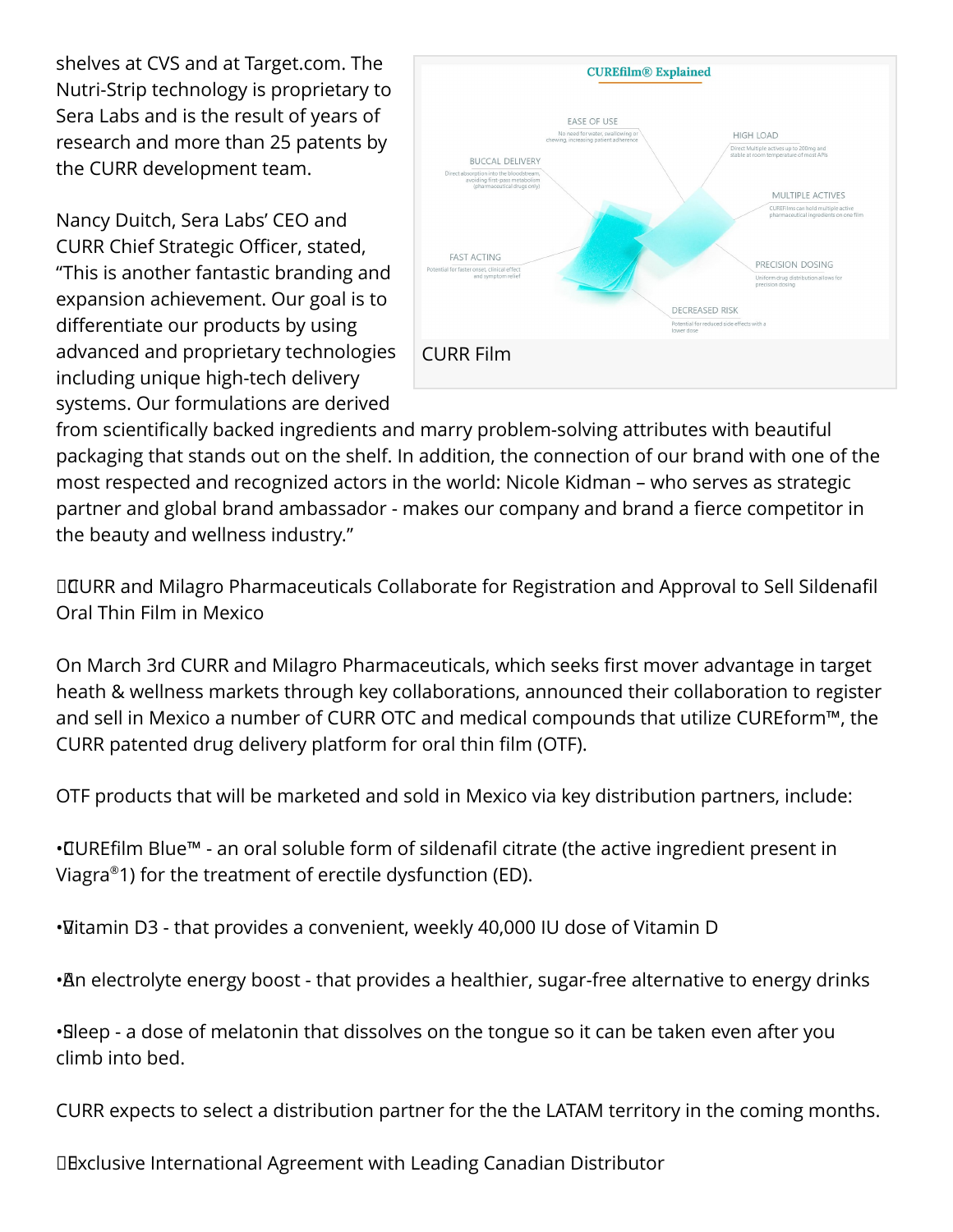On December 9th CURR announced its global expansion into Canada by engaging Northern Response International for the exclusive distribution of its entire plant-based, clean Seratopical Revolution® skin care line, which comprises stellar packaging, affordable price points, a proprietary delivery system and the CURR Global Brand Ambassador and international icon Nicole Kidman.

Northern Response International is one of the leading distributors in Canada and will be selling the CURR line through direct-to-consumer channels and major wholesaler/retailers in the Canadian marketplace, positioning Seratopical Revolution as a masstige line. Northern Response is known for building brands in Canada for some of the biggest U.S. health, wellness and beauty consumer product lines including: ProActiv® , Sonicare® Toothbrush, Meaningful Beauty® , and Beach Body to name a few.

 Patent Approval for CUREfilm Blue™ Technology

On November 16th CURR announced it received an issue notification from the U.S. Patent Office (USPTO) stating that U.S. Patent No. 11,179,331 (the '331 patent) was set to issue on November 23, 2021. The '331 patent, entitled "Oral Soluble Film Containing Sildenafil Citrate," covers the CURR product CUREfilm Blue™, an oral soluble film of sildenafil citrate (the active ingredient present in Viagra®1) for the treatment of erectile dysfunction (ED). CURR is seeking approval of this product via the 505(b)(2) regulatory pathway.

CUREfilm Blue™ utilizes CURR patented and proprietary fast-dissolving drug delivery platform, known as CUREfilm™, to deliver the active pharmaceutical ingredient (API) sildenafil citrate.

The global erectile dysfunction drug market is projected to grow at a CAGR of 6% and reach approximately USD\$6.6 billion by 2025 with sildenafil representing a majority of the market, according to a report by QYR Research.

For more information on CURE Pharmaceutical, Inc. (OTCQB: CURR) visit: [www.curepharmaceutical.com](http://www.curepharmaceutical.com) and [www.Seralabshealth.com](http://www.Seralabshealth.com)

DISCLAIMER: The products mentioned are THC-free and/or compliant with the 2018 Farm Bill. DISCLAIMER: This article is purely for informational purposes and is not a recommendation in any way for buying or selling stocks

CURR CURE PHARMACEUTICAL HOLDING CORP 6176823625 ext. [email us here](http://www.einpresswire.com/contact_author/3479068) Visit us on social media: [Facebook](https://www.facebook.com/CUREPharmaceutical/)